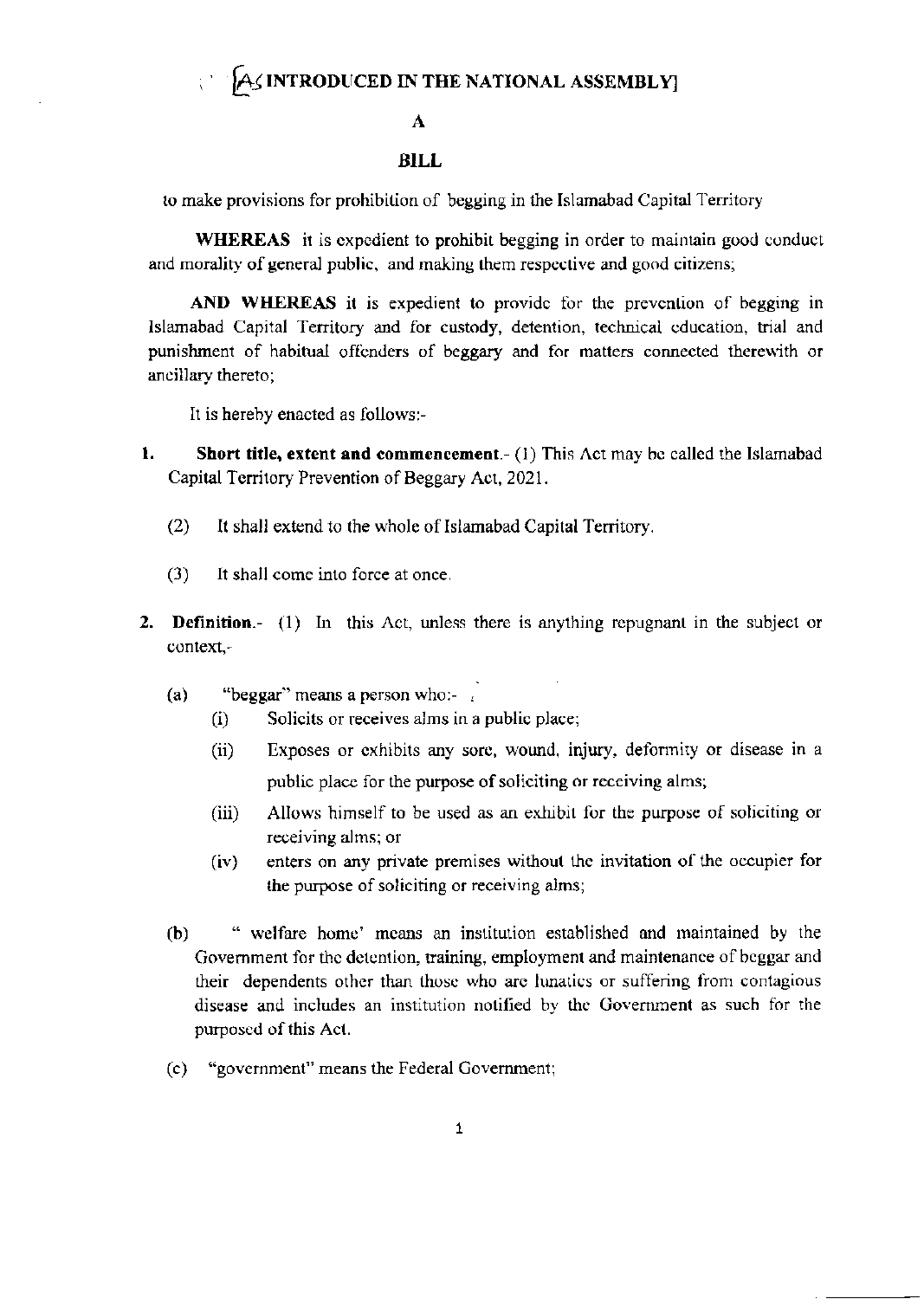- $(d)$  "guardian" means a person, other than a biological parent who has parental responsibility for a child, which may include a guardian appointment under the Guardians and Wards Act, 1890 (VIII of 1890);
- (e)  $\degree$  child" means a person who has not attained the age of eighteen years;
- (f) " parent" means the father or the mother of a child;
- $(g)$  "senior citizen" means an elderly person who has attained sixty years of aged or more ard is residing in the Islamabad Capital Territory as defined in the Islamabad Capital Territory Senior Citizens Act, 2021 (IX of 2021);
- $(h)$  "welfare" includes all such services relating to the social, economic, boarding and lodging needs of the senior citizens as well as their legal protection as provided under this Act;
- (i) " adult" means a person who is above eighteen years and below sixty years of age for the purposes of this Act;
- (j) "prescribed" means prescribed by rules made under this Act;
- $(k)$  " public place" includes any public park, garden, railway station, ground or vehicle to which the public for the timc being have access, whethcr on payment or orherwise:
- $(1)$  "council" means the council as defined in the Islamabad Capital Territory Senior Citizens Act, 2021 (IX of 2021);
- (m) "child protection institution" means the child protection institution established under the Islamabad Capital Territory Senior Citizens Act, 2018 (XXI of 2018):
- (n) "Code" means the Code of Criminal Procedure,  $1898$  (V of  $1898$ );
- (o) "person" includes the child, adult and senior citizens for the purposes of this Act.
- $(2)$  All other words and expressions used but not defined in this Act shall have the same meaning as assigned to them in respective laws for the time being in force.
- 3. Rescue and custody of child involved in beggary .- Any child involved in beggary under this Act shall be rescued and shall be sent to the child protection institution established under the Islamabad Capital Territory Child Protection Act, 2018 (XXI of 2018).
- 4. Rescue and custody of senior citizen involved in heggary.- Any senior citizen invo)vcd in bcggary shall be rcscued and send to old-age homes to be known as Dar-ul-Shatqat established under the Islamabad Capital Territory Senior Citizens Act, 2021  $(IX of 2021).$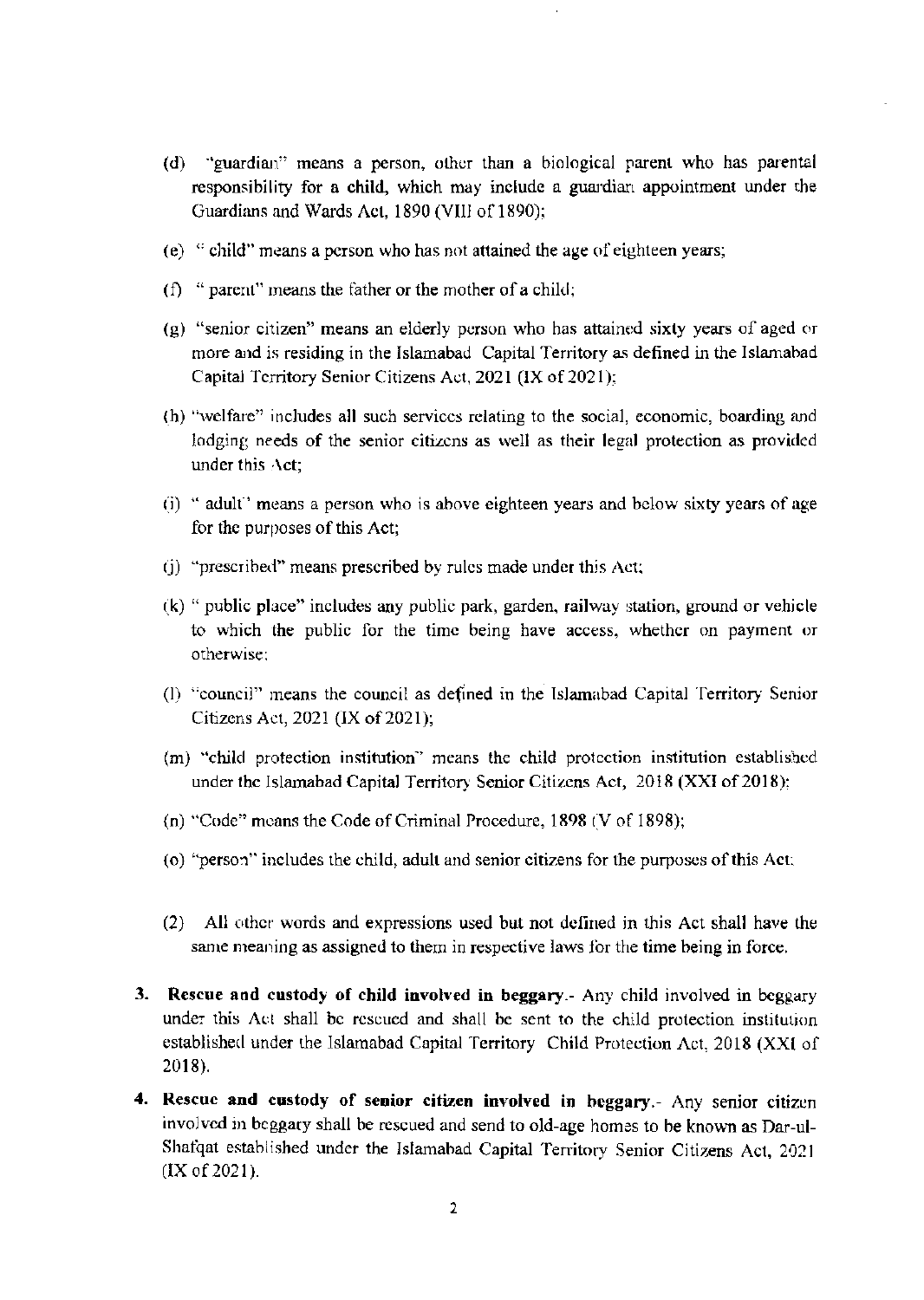- 5. Rescue and custody of adult involved in beggary.- Any adult involved in begging shall be rescued and send to the welfare homes.
- 6. Welfare homes.- (1) Government shall establish and maintain one or sore welfare homes at such place or places as it thinks fit for the custody and detention of beggars who are adult.

(2) Govemment may, by nodfication, dcclarc any existing charitable or other institution with previous consent of the controlling authority of such institution and on such conditions as may be mutually agreed upon between Govemment and the said authority, to be a welfare home for the purposes of welfare of adult under this Act.

- 7. Manager.- Every welfare home shall be under the immediate charge of a manager appointed by Government and such manager shall be assisted by such medical and educational staff as Government may appoint.
- 8. Duties of the manager.-(1) The manager of a welfare home shall, as soon as may be, get every beggar medically examined and the report of the examination shall state, inter alia:-
	- (a) the sex and the age of the beggar;
	- (b) whether, he is suffering from any other contagious disease;
	- (c) whether, the beggar is insane or mentally deficient; or
	- (d) what is the general state of health and bodily condition of the beggar and for which, if any, of the prescribed types of work such beggar is fit.

(2) The manager of a welfare home shall keep the following classes of beggar separate from each other:-

- (a) females;
- (b) persons suffering from contagious diseases;
- (c) lunatics;
- (d) infirm or incapacitated; and
- (e) able bodied:

Provided that children less than seven years of age or females may be allowed tO take up residence in the same apartment in which any male member of their family is confined.

- (3) l he manager shall maintain the data of thc beggars under this Act who commit the offense of beggary for the first time, second time or whether he is habitual beggar.
- (4) The manager shall arrange,-
	- (e) for the education of the child detained with an adult in the welfare home; and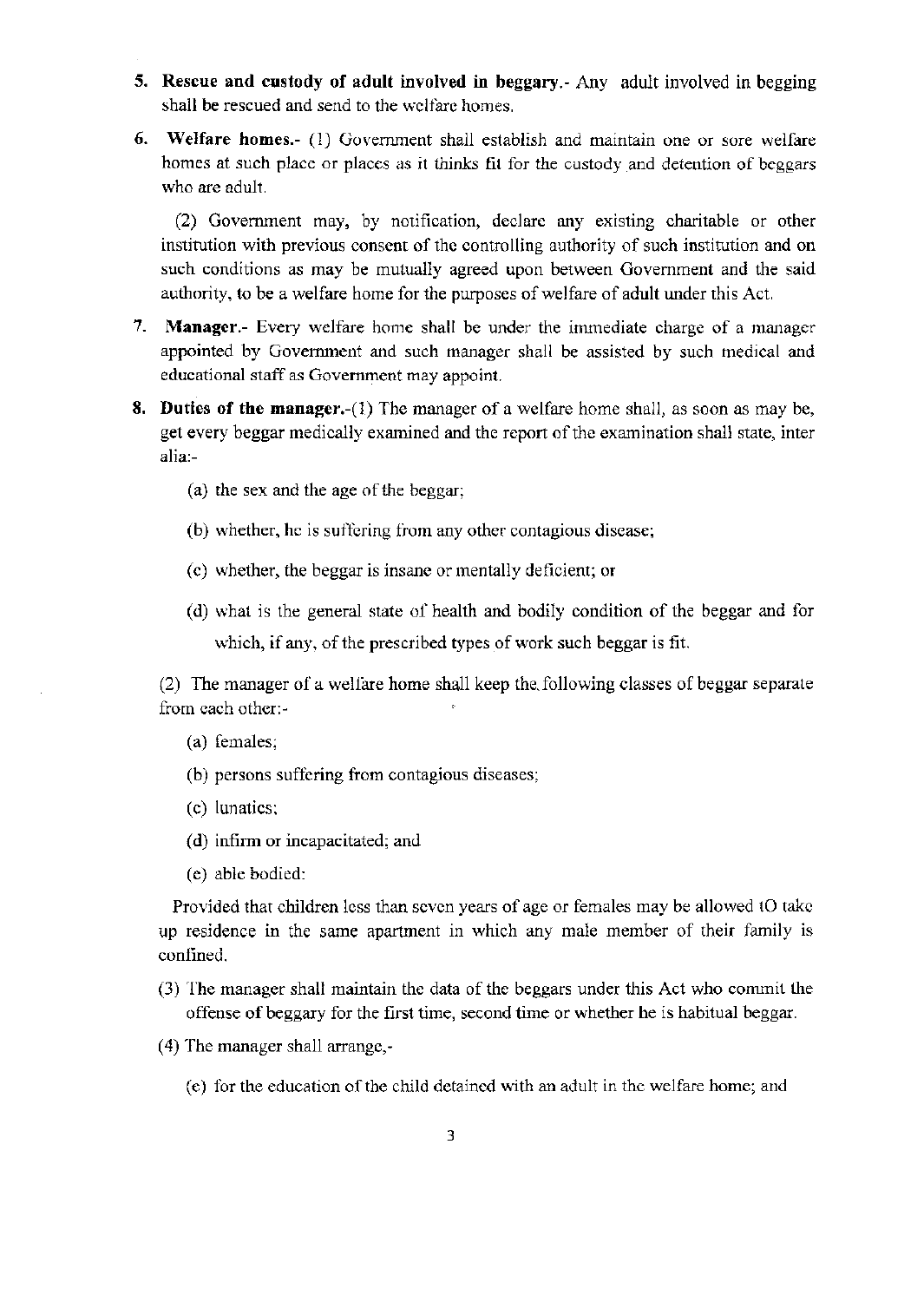- (f) for such instruction of the beggar, as may rehabilitate them in useful trades and make them self-supporting.
- 9. Powers of police officer to arrest and search beggar and seize things liable to confiscation.-(1) Any police officer may without a warrant, arrest and search any person who appears to him to be a beggar and may seize anything found on or about such person which he has reason to believe to be liable to confiscation under this Act. (2) Any adult or senior citizen who is arrested for the first time, under this Act, shall be released if he furnishes bail to the satisfaction of the police officer making arrest for his appearance before the magistrate having jurisdiction in the area where the arrest is made.

(3) If the adult or senior citizen is arrested, for the second time, under this Act, such adult or senior citizen shall be detained in custody and shall be produced before the nearest magistrate within a period of twenty-four hours of such arrest, excluding the time necessary for the journey from the place of arrest the court of the magistrate and no such person shall be detained in custody beyond the said period without an authority of the magistrate.

- 10. Power of the magistrate to release the beggar on surety hound.- When a beggar, who is adult or senior citizen, arrested and brought before the magistrate, the magistrate shall provide an option to the beggar that he may either be-
	- (a) sent to the welfare home or Dar-ul-Shafqat, as the case may be; or
	- (b) released him with surety bond for not committing the offence under this Act in future:
- 11. Trial.- Trial shall be done in accordance with the provisions of the Code;
- 12. Initiate the proceedings.- If the magistrate finds that an adult or senior citizen is a habitual beggar and got the opportunity of release under the preceding sections the magistrate shall start the proceedings under the Code.
- 13. Punishment. Whoever any adult or senior citizen commits the offence under this Act, shall be punished with imprisonment for a term which may extend to seven years and shall not be less than one year.

## 14. Punishment for employing or causing persons to ask for alms.-

(1) Whoever employs or causes any person to solicit or receive alms or uses a person as an exhibit for the purpose of soliciting or receiving alms or being the guardian of a child connives at or encourages the employment or the causing of the child to solicit or receive alms shall be punished with rigorous imprisonment for a term which may extend to fourteen years and shall not be less than seven years.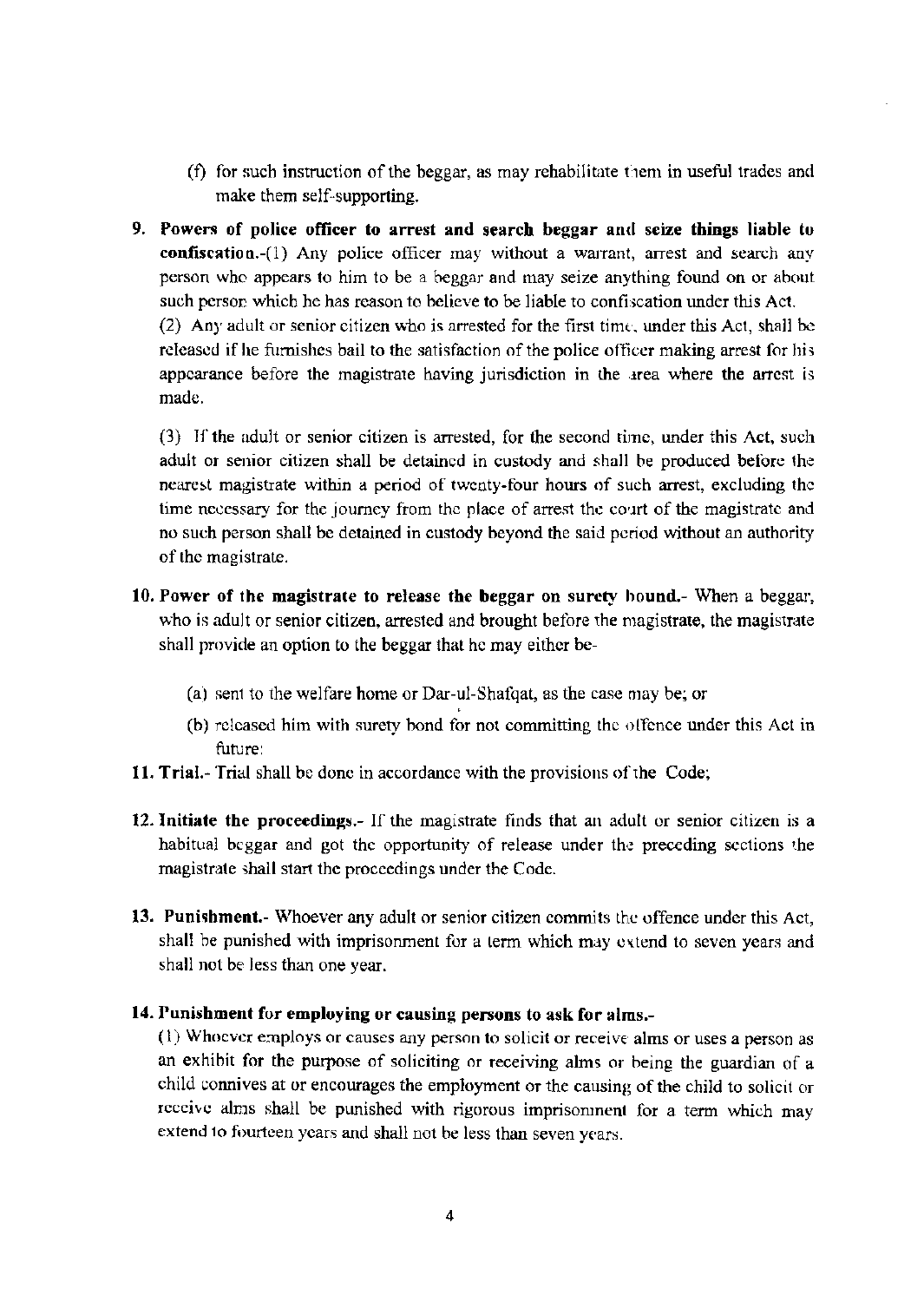$(2)$  Whoever imports, exports, removes, buys. sells or disposes of any person as a beggar, or accepts, receives or detains against his will any person as a beggar, shall bc punished with imprisonment of either description for a term which may extend to seven years, aad shall also be liable to fine.

15. Detention of dependents.— (1) If any beggar sentenced under this Act to a term of imprisonment has a child below seven years of age or any other person wholly dependent upon hire, the magistrate may, after making such inquiry as he thinks fit and after giving such person an opportunity of being heard, direct that such child or person shall be detained in the welfare home so long as the beggar remains in custody: Provided that a child of the beggar who is below the agc of seven years shall be detained along with the beggar until he attains the age of seven years.

 $(2)$  Where the dependent is a child above seven years of age, or when the child detained under sub-section(l), attains the age of seven years, the magistate or any other officer empowered by Government in this behalf may direct that such child be detained in any other institution approved by Government.

- 16. Transfer of beggars from welfare homes.— The Magistrate or any other officer specially empowered by Government in this behalf, may by an order in writing direct the transfer of a beggar from one welfare home to another or to any other place appointed by Government in this behalf.
- 17. Release on probation or short leave.-- The Magistrate or other officer specially empowered by Government in this behalf may,—
	- (a) release any beggar on probation after he has served imprisonment for a period not less than one year;
	- (b) release a beggar detained in a welfare home by granting him a license and, after the expiration of three months from the commencement of the release on license, recommend to Government the unconditional release of such beggar if he considers that there is probability of such beggar's abstaining from beggary;
	- (c) gram short leave of absence to any beggar detained in a welfare home

Provided that a beggar contravening any condition relating to his release on license may be re-arrested under the orders of the magistrate and sent to the welfare home for completing the sentence awarded to him under this Act.

18. Powers of discharge of beggars from welfare homes.- The Magistrate or any other officer specially empowered by Government in this behalf may discharge a beggar from a welfare home.-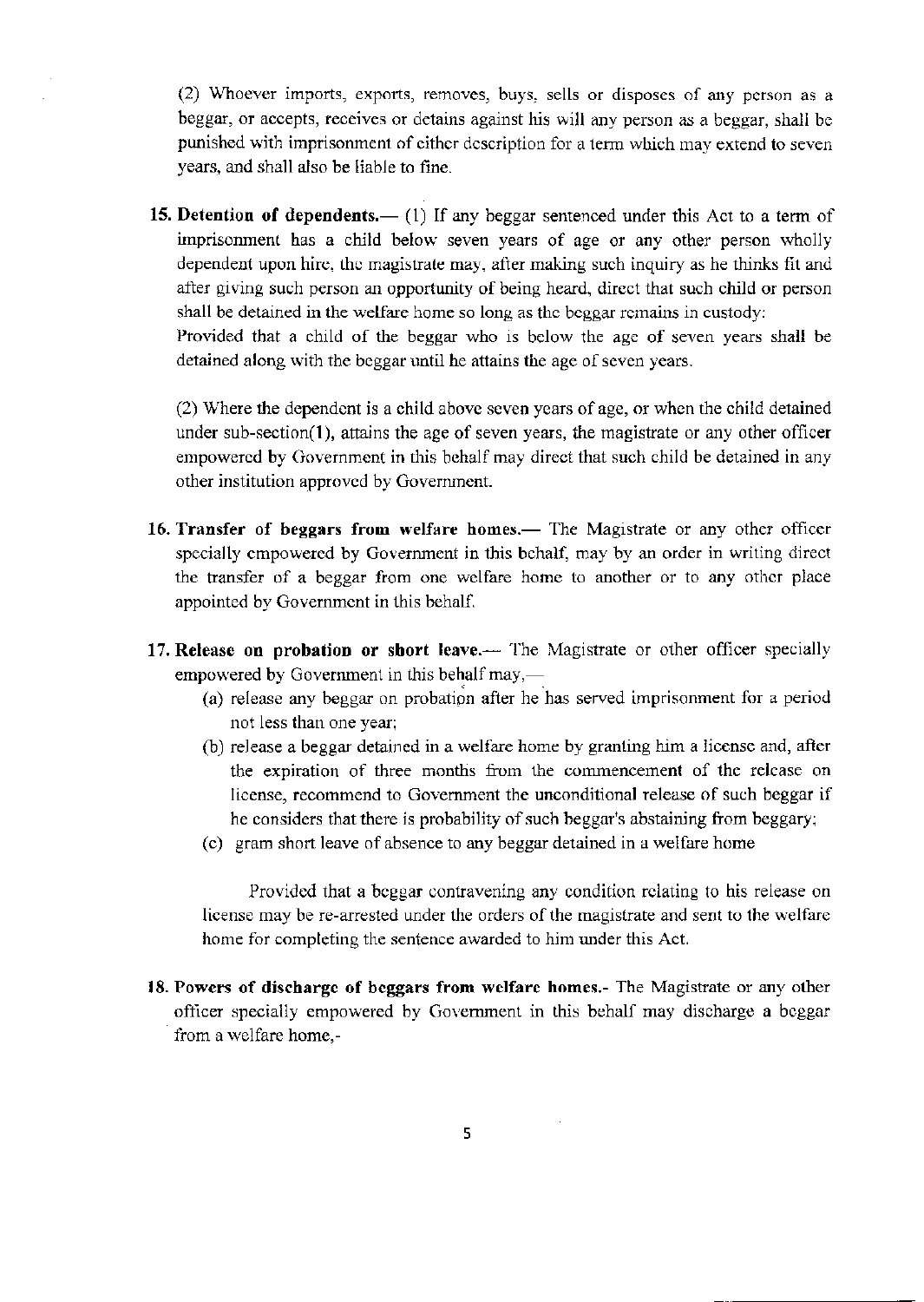- (a) if he is satisfied that a beggar has become possessed of an income sufficient to enable him to support himself without resorting to beggary;
- (b) if a relative of such beggar, or a person interested in the welfare of the beggar, enters into a bond with or without sureties to look after and maintain such beggar and to prevent him from resorting to beggary;
- (c) on the certificate of the manager of the welfare home that satisfactory employment has been obtained for such beggar; and
- (d) for any other good and sufficient reason to be recorded in writing:

Provided that if a beggar violates any condition relating to his discharge, the magistrate may order to re-arrest and send to the welfare home for completing the sentence awarded under this Act.

- 19. Effect of other laws and enactments. The provisions of this Act, and y order made or action taken under this Act, shall have effect notwithstanding anything inconsistent therewith contained in any enactment other than this Act, for the time being in force, and any instrument having its effect by virtue of any such enactment other than this Act.
- 20. Jurisdiction.- No offence under this Act shall be triable by any magistrate other than a magistrate of the first class.
- 21. Appeal.- Any person aggrieved by an order of a magistrate under this Act may within thirty days of such order appeal to the Sessions Court.
- 22. Persons to be deemed to be public servants.— All persons empowered to perform any function under this Act shall be deemed to be public servants within the meaning of section 21 of the Pakistan Penal Code, 1860 (XLV of 1860).
- 23. Indemnity.- No suit, prosecution, or other legal proceeding shall lie against any person for anything in good faith done or intended to be done under this Act.
- 24. Articles liable to confiscation. All things and money found on or about a beggar except the necessary wearing apparel shall be liable to confiscation to Government under this Act.
- 25. Power to make rules.- The Government may be notification and subject to the condition of previous publication, make rules for carrying out the purposes of this Act.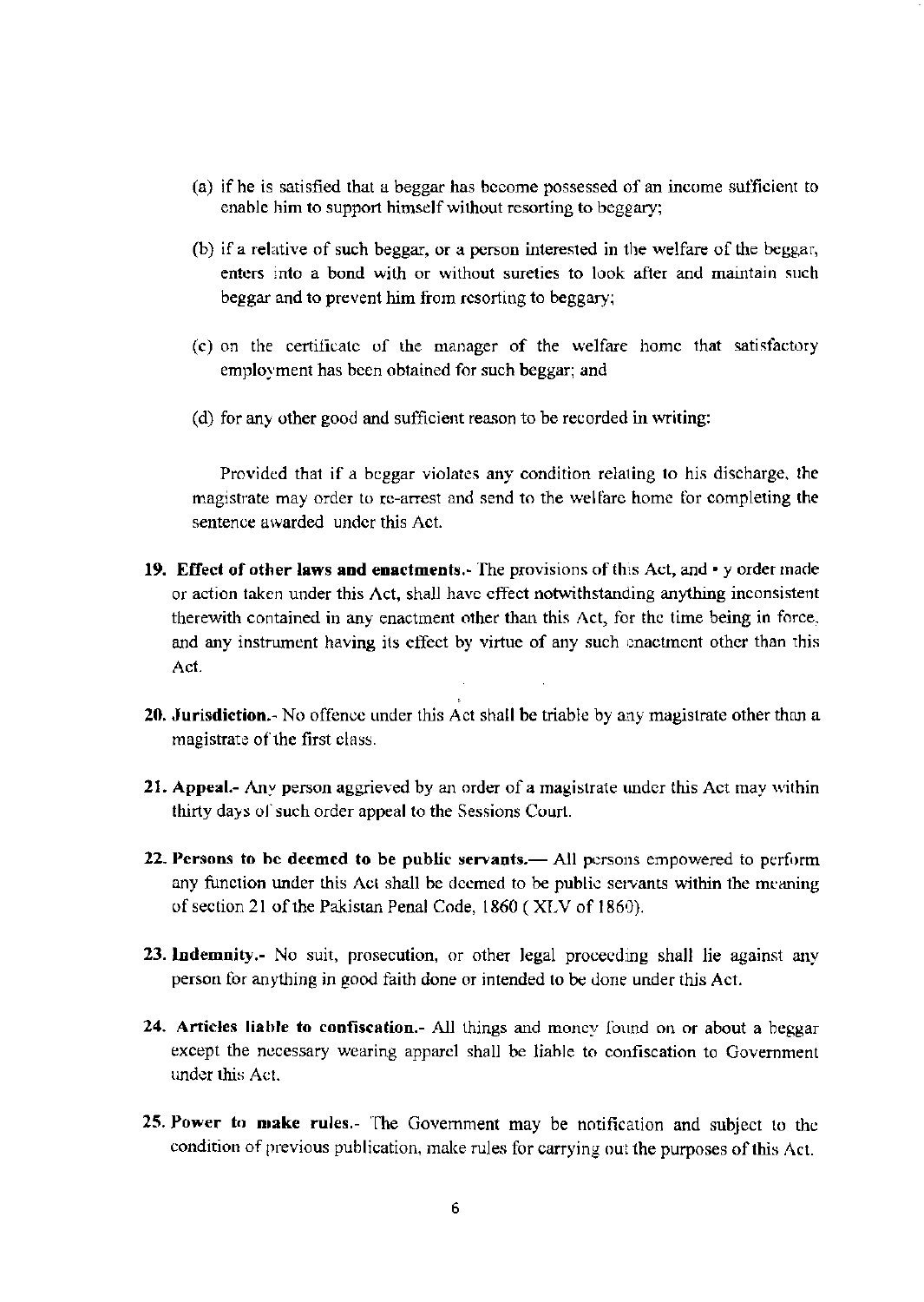26. Repeal.- The Punjab Vagrancy Ordinance,  $(W.P.$  Ordinance  $XX$  of 1958) in its application to Islamabad Capital Territory is hereby repealed.

## STATEMENT OF OBJECTS AND REASONS

Islamabad has witnessed a rising number of beggars on the streets and In squares recentlv. Some avenues and boulevards are fully captured by professional beggars. Some laborers can also be seen begging, particularly in the evening. Usually pcaceful plans of strolling or sitting outdoors are ruined by the constant persistence of these beggars. This forms a negative impression on the visitors as well There is no proper mechanism for prevention of gangs and professional beggars and the punishment is very minor which do not create any deterrence. The strict regulatory mechanism is the dire need of the day to control this kind of social evil.

2. These professional beggars are properly trained. Some of them are quite healthy but they pose to be sick. There were some others who have broken their arms or legs. They sit on carts pulled by some strong and healthy men. Some of them creep and crawl on the roads or footpaths. They are seen frequently in the bazaar, Markaz, U turns etc.

3. The beuitchjng pafi of thjs Bill is to handle all three segments of sociefy i.e., child, adult and senior citizen involved in beggary in a systematic way. This proposed bill has no financial impact as already created bodics such as Dar-ul-Shafqat established under the Islamabad Capital territory Senior Citizens Act, 2021 and child protection institution established under the Islamabad Capital Territory Child Protection Act, 2018 are being utilized. The proposed Bill not only aims to ban beggary under the law in all its forms but also proposes a mechanism through which the human needs of those beggars, whether children, adult or senior citizen, may be addressed depending upon the conditions of begging in each case.

4. Certified Institutions have been proposed under this still to cater for the employment needs through provision for the teaching of Agricultural, Industrial and other pursuits, and for the general education and medical care of the inmates. This Bill will repeal the Punjab Vagrancy Ordinance, 1958 which isn't a reliable law to tackle the current situation of beggary in the Islamabad Capital Territory.

5. The Bill has been designed to achieve the above purposes.

sd/- MR. JAMES TQBAL, Member, National Assembly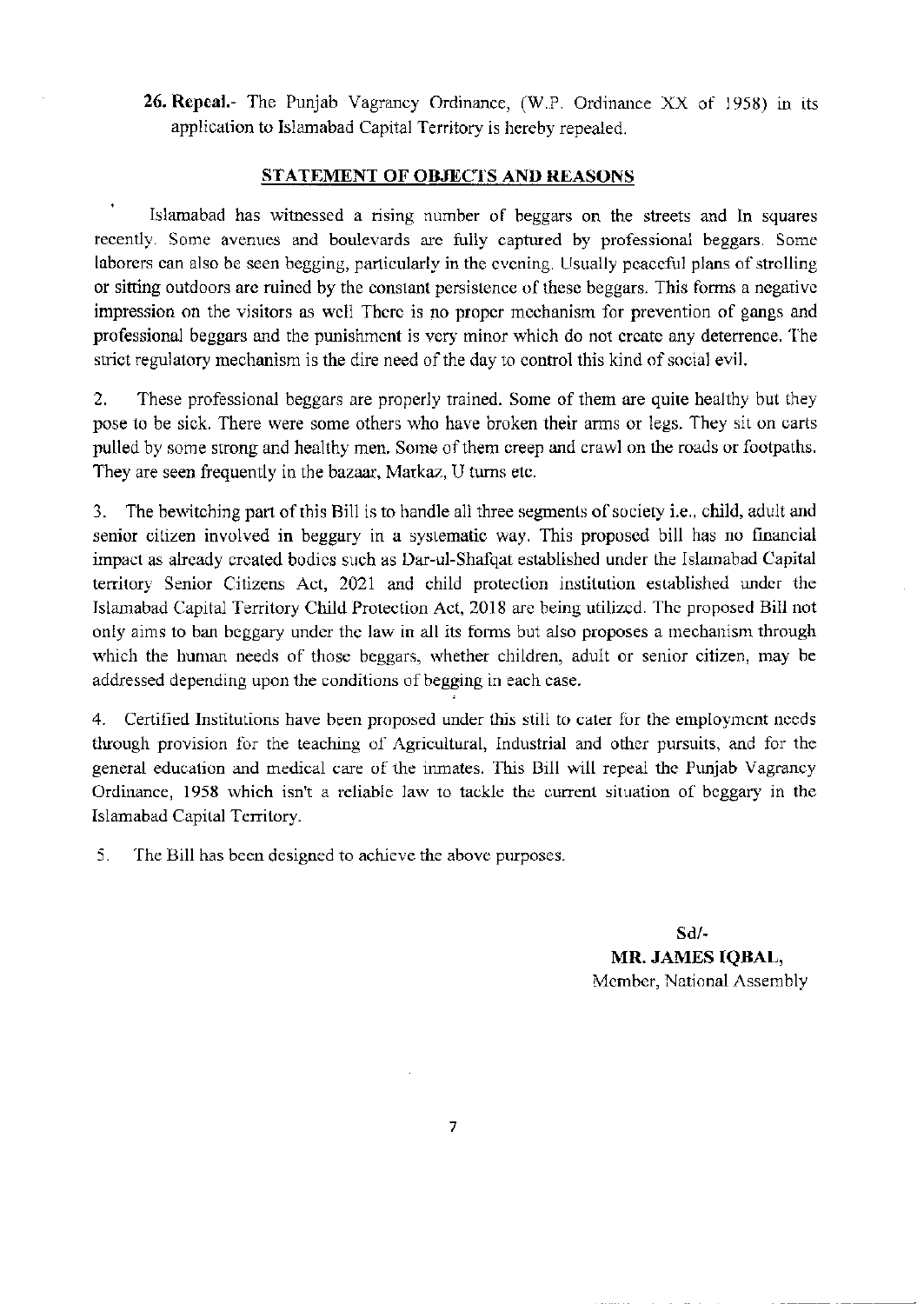$$
\begin{aligned}\n & \text{if } \mathcal{F}_1 \text{ and } \mathcal{F}_2 \text{ and } \mathcal{F}_3 \text{ and } \mathcal{F}_4 \text{ and } \mathcal{F}_5 \text{ are } \mathcal{F}_6 \text{ and } \mathcal{F}_7 \text{ and } \mathcal{F}_8 \text{ are } \mathcal{F}_9 \text{ and } \mathcal{F}_9 \text{ and } \mathcal{F}_9 \text{ are } \mathcal{F}_9 \text{ and } \mathcal{F}_9 \text{ and } \mathcal{F}_9 \text{ are } \mathcal{F}_9 \text{ and } \mathcal{F}_9 \text{ and } \mathcal{F}_9 \text{ are } \mathcal{F}_9 \text{ and } \mathcal{F}_9 \text{ are } \mathcal{F}_9 \text{ and } \mathcal{F}_9 \text{ are } \mathcal{F}_9 \text{ and } \mathcal{F}_9 \text{ are } \mathcal{F}_9 \text{ and } \mathcal{F}_9 \text{ are } \mathcal{F}_9 \text{ and } \mathcal{F}_9 \text{ are } \mathcal{F}_9 \text{ and } \mathcal{F}_9 \text{ are } \mathcal{F}_9 \text{ and } \mathcal{F}_9 \text{ are } \mathcal{F}_9 \text{ and } \mathcal{F}_9 \text{ are } \mathcal{F}_9 \text{ and } \mathcal{F}_9 \text{ are } \mathcal{F}_9 \text{ and } \mathcal{F}_9 \text{ are } \mathcal{F}_9 \text{ and } \mathcal{F}_9 \text{ are } \mathcal{F}_9 \text{ and } \mathcal{F}_9 \text{ are } \mathcal{F}_9 \text{ and } \mathcal{F}_9 \text{ are } \mathcal{F}_9 \text{ and } \mathcal{F}_9 \text{ are } \mathcal{F}_9 \text{ and } \mathcal{F}_9 \text{ are } \mathcal{F}_9 \text{ and } \mathcal{F}_9 \text{ are } \mathcal{F}_9 \text{ and } \mathcal{F}_9 \text{ are } \mathcal{F}_9 \text{ and } \mathcal{F}_9 \text{ are } \mathcal{F}_9 \text{ and } \mathcal{F}_9 \text{ are } \mathcal{F}_9 \text{ and } \mathcal{F}_9 \text{ are } \mathcal{F}_9 \text{ and } \mathcal{F}_9 \text{ are } \mathcal{F}_9 \text{ and } \mathcal{F}_9 \text{ are } \mathcal{F}_9 \text{ and } \mathcal
$$

 $\sim$ 

 $\mathcal{A}^{\mathcal{A}}$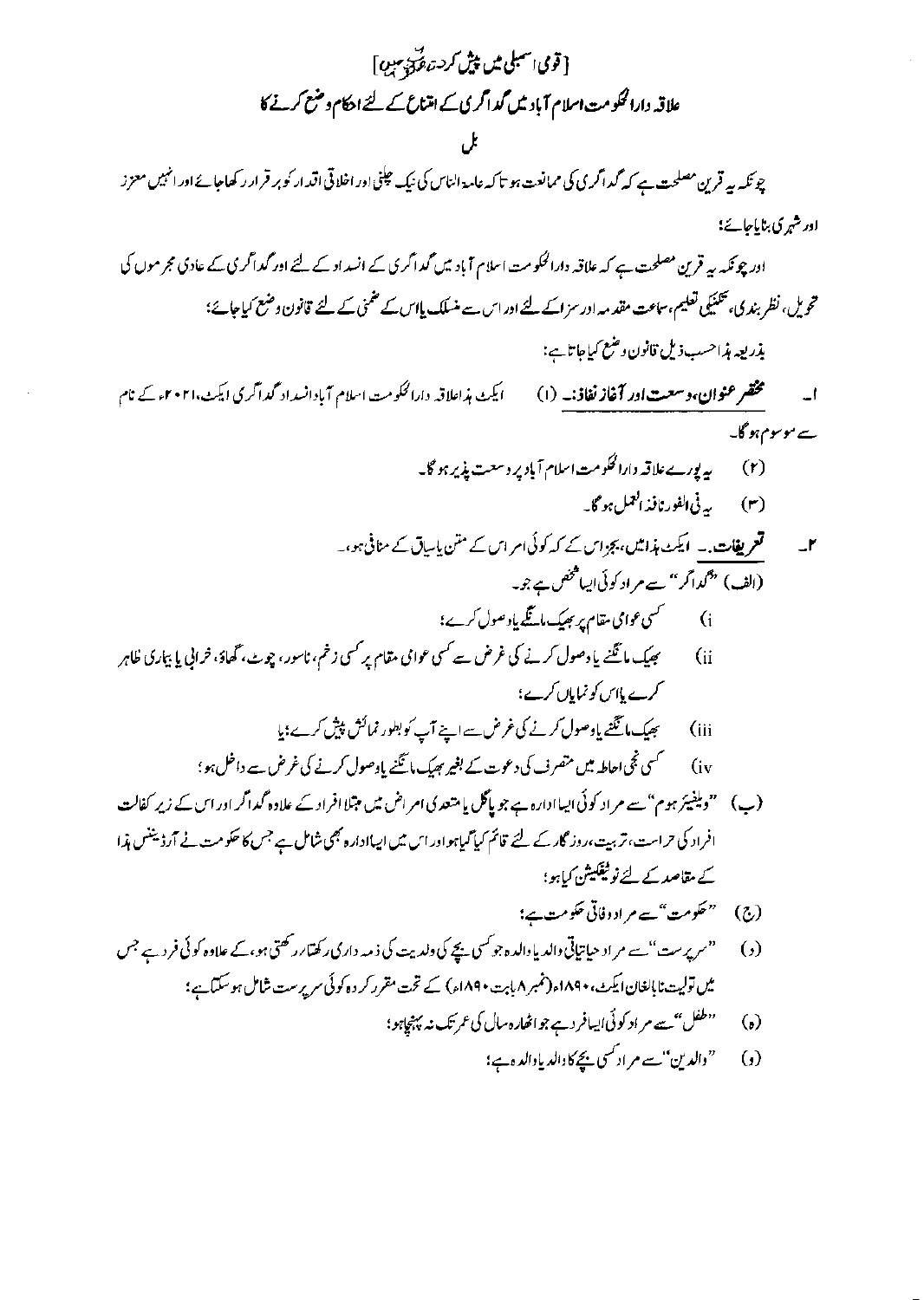- ۔"بزرگ شہ<sub>ر</sub>ی"۔ہے مر اد اپیامعمر شخص ہے جو ساٹھ سال پازائد کی عمر تک پننچ چکاہو اور علاقہ دارالحکومت اسلام آباد میں  $\left($   $\right)$ ر ہائش پذیر ہو جو بلاقہ دارالحکومت اسلام آباد بزرگ شہر کی ایکٹ،۲۰۲۱ء( نمبر ۹ بابت ۲۰۲۱ء) میں تعریف کر دہ کے مطابق ہو؛
- ۔ "میہود" میں بزرگ شہریوں کی ساتھ، اقتصاد کی، طعام و قیام کی ضروریات ہے متعلق نیز ایکٹ ہذا ہیں صراحت کر دہ ان کے  $(7)$ قانونى تىخفط كى جىلە خدمات بىن؛
	- "بالغ" سے مر اد کہ ئی ایپا فتحص ہے جو ایکٹ ہذا کے مقاصد کے لئے اٹھارہ سال کی عمر سے زائد پاساٹھ سال ہے کم عمر کاہو؛  $(L)$ 
		- ''وضع کر دہ"ہے م ادا یکٹ مذاکے تحت دضع کر دہے؛  $\zeta$
- ۔ "عوامی مقام "میں کوئی بھی عوامی پارک، پاغ،ریلوے اسٹیشن، میدان پامچاڑی، جس <del>ب</del>یک عوام الناس کو فی ایوقت ادائیگی پر پا  $\omega$ دوسری صورت میں رسائی حاصل ہو،شامل ہے؛
- (ک) ۔ "کونسل"ہے ہے مراد، اسلام آباد دارالحکومتی علاقہ بزرگ شہری ایکٹ، ۲۰۲۱ء(نمبر9 بابت ۲۰۲۱ء) میں بیان کر دہ کونسل ہے؛
- (ل) صمح ادارہ تحفظ بچگان' ہے مراد اسلام آباد دارالحکومتی علاقہ تحفظ بچگان ایکٹ، ۲۰۱۸ء(نمبر ۲۱۱ بابت ۲۰۱۸ء) کے تحت قائم کر دہ تحفظ بیگان او رہ ہے **؛** 
	- "ضابطہ"ہے م اد مجموعہ ضابطہ فوجداری،۱۸۹۸ء(نمبر ۵بابت ۱۸۹۸ء) ہے؛  $\left(\gamma\right)$
	- (ن) سینتخص"اس ایکٹ کے مقاصد کے لئے''مخض'' میں بچہ ، ہالغ اور بزرگ شہر کی شامل ہیں؛
- دیگر تمام الفاظ اور اظہار جو اس ایکٹ میں استعمال کئے گئے ہیں،لیکن ان کی تعریف نہیں کی گئی ہے،کے معنی وہی ہوں گے،  $(r)$ جو ٹی الوقت نافذ العمل متعلقہ قوائین میں ان کو دیئے گئے ہیں۔
- **سیمیک مانگنے میں ملوث نیچے کی گرفآری اور تحویل ۔** سوئی بھی بچہ جو اس ایکٹ کے تحت بھیک مانگنے میں موت ہو کو گرفآر کیا س حائے گا اور اسے اسلام آباد دارالحکومتی علاقیہ تحفظ بیچگان ایکٹ، ۲۰۱۸ء(نمبر ۲۱۱بابت ۲۰۱۸ء) کے تحت قائم کر دہ نتحفظ بچگان ادارہ بھیجاجائے گل

**سچیک مانگنے میں ملوث بزرگ شہری کی گر قیاری اور خویل ۔** کوئی نجی بزرگ شہری جو سچیک مانگنے میں ملوث ہو کو  $\mathcal{N}$ گر فیآر کیا جائے گااور اسے اسلام آباد دارالحکومتی علاقہ بزرگ شہری ایکٹ،۲۰۲۱، (نمبر 9 بابت ۲۰۲۱ء) کے تحت دارالشفقت کے نام سے قائم کر دہ اولڈ ایج ہوم بھیجاجائے گا۔

- کوئی بھی پالغ جو بھیک ما تگنے میں ملوث ہو کر گر فیار کیا جائے گااور ھ ۔ سمیک مانگنے میں ملوث بالنے کی گر فماری اور تحویل ۔ ۔ اے فلاحی گھر دن میں بھیجاجائے گا۔
- ۲۔ قلاحی محمر۔ (۱) حکومت، ایسے مقام یامقامات پر ایک پازیادہ فلاحی محمر قائم اور بر قرار رکھے گی، جو دوبالغ ہوکاریوں کی تحویل اور حراست کے لئے مناسب سمجھے۔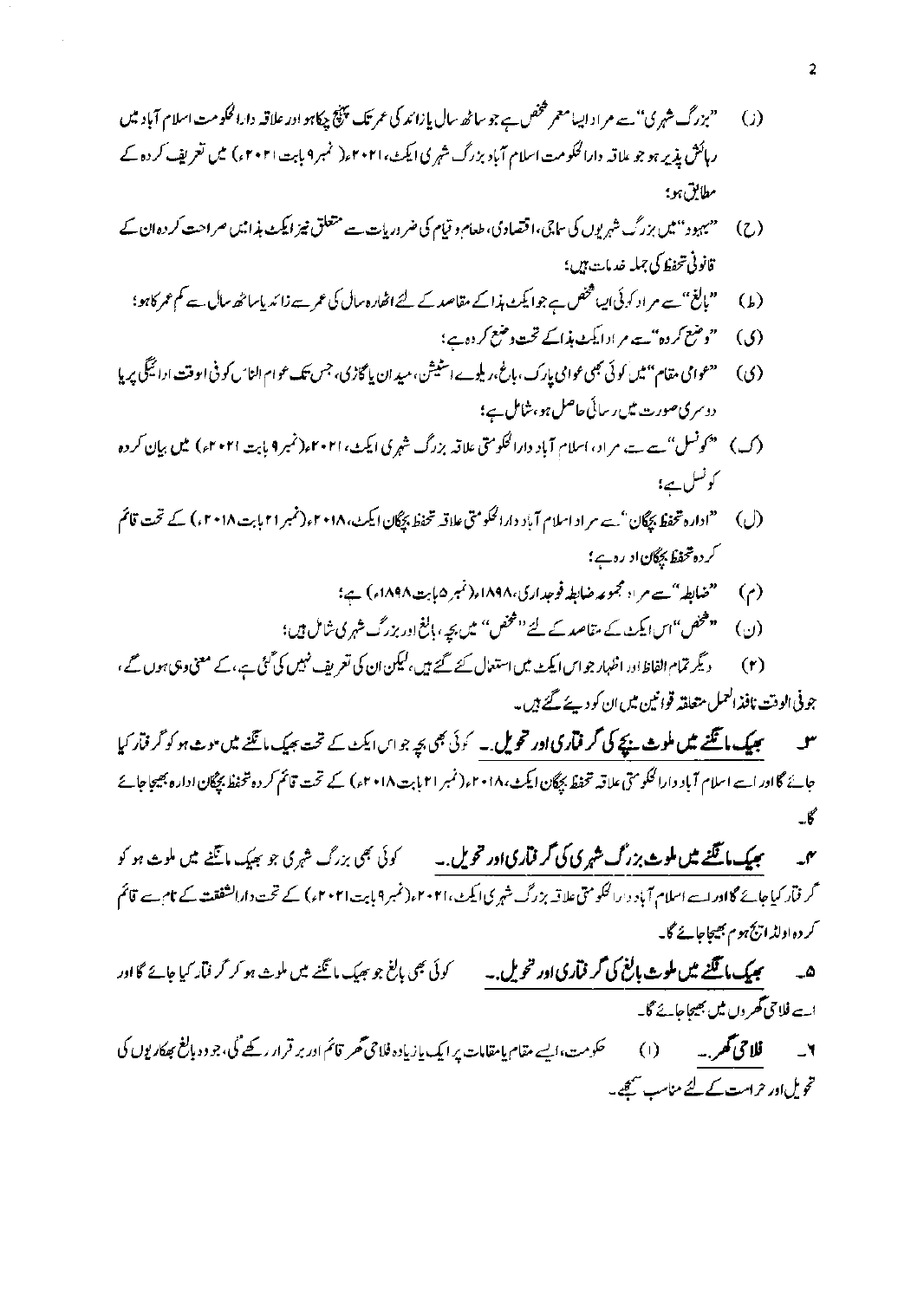$\hat{\vec{r}}$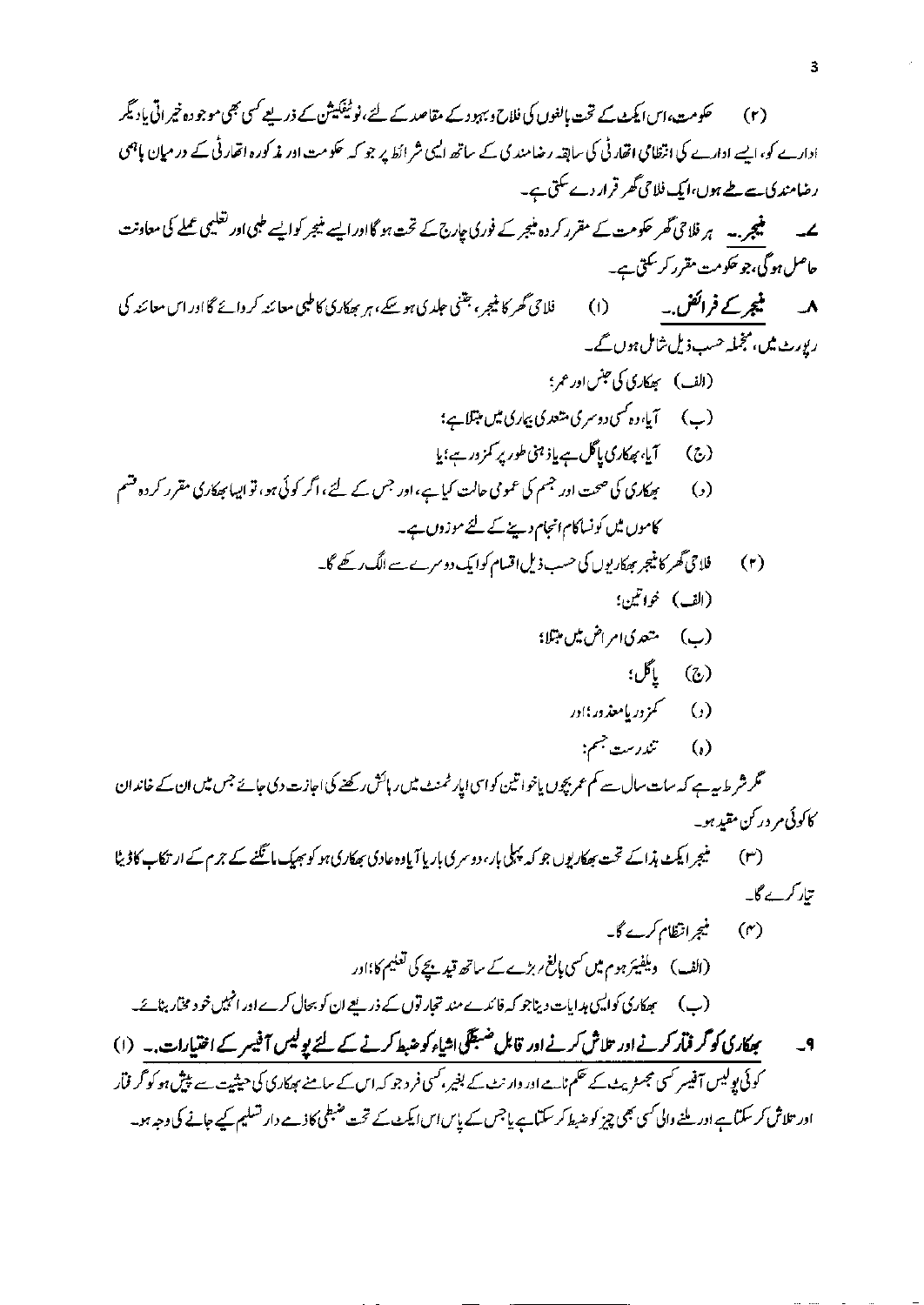(۲) کوئی مانغ بابزرگ شہری جو کہ ایکٹ ہذاکے تحت پہلی بار گر فیار ہو، کو رہاکر دیاجائے گا اگر وہ جہاں سے **گر فیار کیا گیاہو کے** علاقے کی حد دد کے مجسٹریٹ کے سامنے اس ٗو پیش کرنے کے لئے گر فمار کیا گیاہو، کو یولیس آفیسر کومطمئن کرکے ضانت حاصل کرے۔ (۳) سمسمی بالغ بابزرگ شہری کی ایکٹ ہذاکے تحت دوسری بار <sup>م</sup>ر فیآری کی صورت میں،ایسے بالغ پابزرگ شہری کوزیر حراست

ر کھاجائے گااور ایسی گر فمآری کے چو بیں تھنٹے کے اندر قریب ترین مجسٹریٹ کے سامنے پیش کیاجائے گا۔ جس میں گر فمآری کے مقام سے مجسٹر پٹ کی عد الت تک کے سفر کے لئے در کار وقت کوشامل نہیں کیاجائے گا اور کسی بھی ایسے فر د کو مجسٹریٹ کی اقفار ٹی کے بغیر مذکورہ عرصے ے رائد زیر حراست نہیں رکھاجائے گا۔

• ا۔ میں <del>فعالی پر بھکاری کی</del> رہائی کے مجسٹر پیٹ کے **اختیارات** ۔۔ جب کسی بھکاری، جو کہ بالغ یا بزرگ شہری ہو، کو <sup>م</sup>ر فآر کیاجائے اور مجسٹر بیٹ کے سامنے پیش کیاجائے،مجسٹریٹ بھکاری کو بیہ اختیار دے گا کہ وہ یاتو۔ (الف) ويلفيئر ہوم يادارالشفقت، جيسي بھي صورت ہو، ميں بھيجاجائے؛ يا (ب) مستقبل میں ایکٹ ہذائے تحت جرم کاار تکاب نہ کرنے کے عنائق مجلکے پر اس کی رہائی:

مقدمے کی ساحت،۔ ضابطے کی تصریحات کے مطابق ساعت کی جائے گی؛  $\overline{\phantom{a}}$ 

۱۳۔ کا**رر دائیوں کا آغاز۔۔ م**یں اگر مجسٹریٹ کو بہ علم ہو کہ بالغ فردیا بزرگ شہری ایک عادی مہمکاری ہے اور بیان کر دہ دفعات کے تحت رہائی کاموقع ملاہو،مجسٹریٹ ضابطے کے تحت کارر دائیوں کا آغاز کرے گا۔

سمرا .۔ کوئی بھی پالغ پابزر ٹ شہری ایکٹ ہذاکے تحت جرم کاار تکاب کرے، کو قید جس میں سات سال تک توسیع کی جاسکتی ہے اور  $\mathsf{J} \mathsf{I}^\mathsf{P}$ ایک سال سے کم نہیں ہو گی کی سز ادی عائے۔

مہما۔ نجیرات کے لیے لو**گوں ک**و ملاز مت پر رکھنے کی سزا۔ (۱) جو کوئی بھی فرد کو بھیک مانگنے یا دصول کرنے کے لیے ملاز مت پر رکھتا ہے پاکسی فتحص کو بطور نمائش کے طور پر خیر ات مانگنے یاد صول کرنے کے اغراض کے لئے استعمال کر تاہے پانچھیک مانگنے والے یچے کاسر پرست ہویانیر ات ماتینے یاد معول کرنے کے لئے بچے کو ملازمت پر رکھنے کی حوصلہ افزائی کر تاہو کو قید بامشقت کی سزادی جائے گی جس کی مدت میں چو دہ سال تک توسیع دی جاسکتی ہے اور جو کہ سات سال ہے کم نہیں ہو گی۔

(۲) جو کوئی بطور گداگر کسی فحض کی درآمد کر تاہے ، بر آمد کر تاہے ، نمٹا تاہے ، خرید تاہے ، فروخت کر تاہے پاسچ کی بالطور مممدا گر کسی کھخص کی مرضی کے خلاف <sup>ق</sup>بول کر تاہے،وصول کر تاہے <u>ہا</u> ہے قید میں رکھتا ہے تواس کھخص سزائے قید ہو گی جس کی مدت سات سال تک ہوسکتی ہے اور وہ جرمانہ کا بھی مستوجب ہو گا۔

۱۵۔ زیر کفا**لت کی قید** ۔۔ (۱) گر کسی گداگر کو ایکٹ ہذا کے تحت سزائے قید دی جاتی ہے اور اس گداگر کاسات سال سے کم عمر بچہ ہے پاکوئی دیگر فتخص تممل طور پر اس کے زیر کفالت ہے تو مجسڑیٹ جیسا کہ مناسب سیتھے انگوائری کرنے اور مذکورہ فتخص کوساعت کامو تعج دینے کے بعد ہدایت دے سکتاہے کہ جب تک گداگر حمح یل ہے مذکورہ بچہ یا فتحص کو دیلفیئر ہوم میں قید ر کھاجائے گا۔ بشر طیکہ گداگر کا بچہ جو سات سال سے کم عمر ہو اسے گداگر کے ساتھ قید میں رکھا جائے گا پہاں تک وہ سات سال کی عمر تک پہنچ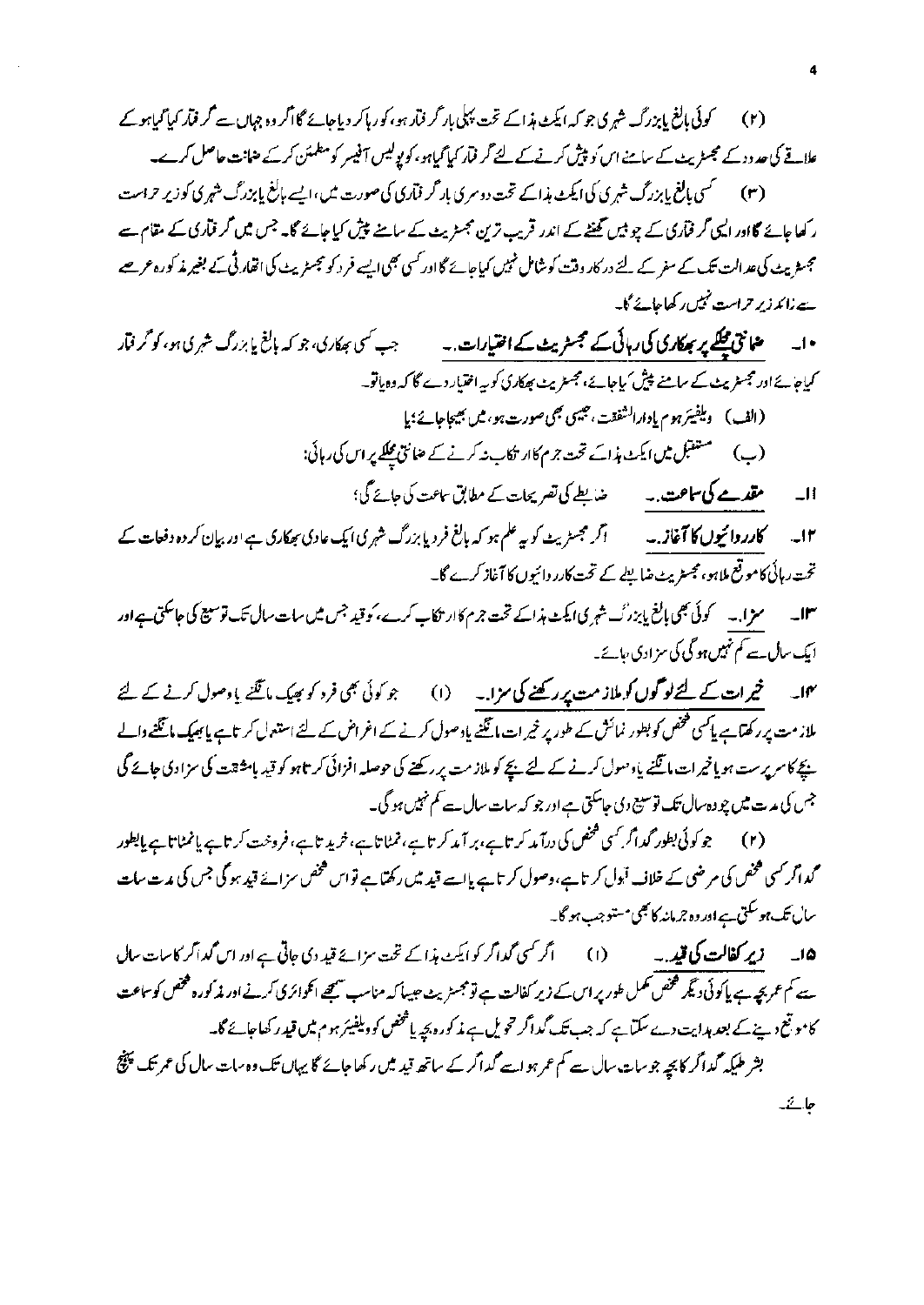7.7   
\n4. 
$$
5\sqrt{2}
$$
  $3\sqrt{2}$   $4\sqrt{2}$   $4\sqrt{2}$   $5\sqrt{2}$   $6\sqrt{2}$   $3\sqrt{2}$   $6\sqrt{2}$   $6\sqrt{2}$   $3\sqrt{2}$   $6\sqrt{2}$   $6\sqrt{2}$   $6\sqrt{2}$   $3\sqrt{2}$   $6\sqrt{2}$   $3\sqrt{2}$   $6\sqrt{2}$   $3\sqrt{2}$   $6\sqrt{2}$   $6\sqrt{2}$   $6\sqrt{2}$   $6\sqrt{2}$   $6\sqrt{2}$   $6\sqrt{2}$   $6\sqrt{2}$   $6\sqrt{2}$   $6\sqrt{2}$   $6\sqrt{2}$   $6\sqrt{2}$   $6\sqrt{2}$   $6\sqrt{2}$   $6\sqrt{2}$   $6\sqrt{2}$   $6\sqrt{2}$   $6\sqrt{2}$   $6\sqrt{2}$   $6\sqrt{2}$   $6\sqrt{2}$   $6\sqrt{2}$   $6\sqrt{2}$   $6\sqrt{2}$   $6\sqrt{2}$   $6\sqrt{2}$   $6\sqrt{2}$   $6\sqrt{2}$   $6\sqrt{2}$   $6\sqrt{2}$   $6\sqrt{2}$   $6\sqrt{2}$   $6\sqrt{2}$   $6\sqrt{2}$   $6\sqrt{2}$   $6\sqrt{2}$   $6\sqrt{2}$   $6\sqrt{2}$   $6\sqrt{2}$   $6\sqrt{2}$   $6\sqrt{2}$   $6\sqrt{2}$   $6\sqrt{2}$   $6\sqrt{2}$   $6\sqrt{2}$   $6\sqrt{2}$   $6\sqrt{2}$   $6\sqrt{2}$   $6\sqrt{2}$   $6\sqrt{2}$   $6\sqrt{2}$   $6\sqrt$ 

 $\cdot$ 

 $\overline{\mathbf{5}}$